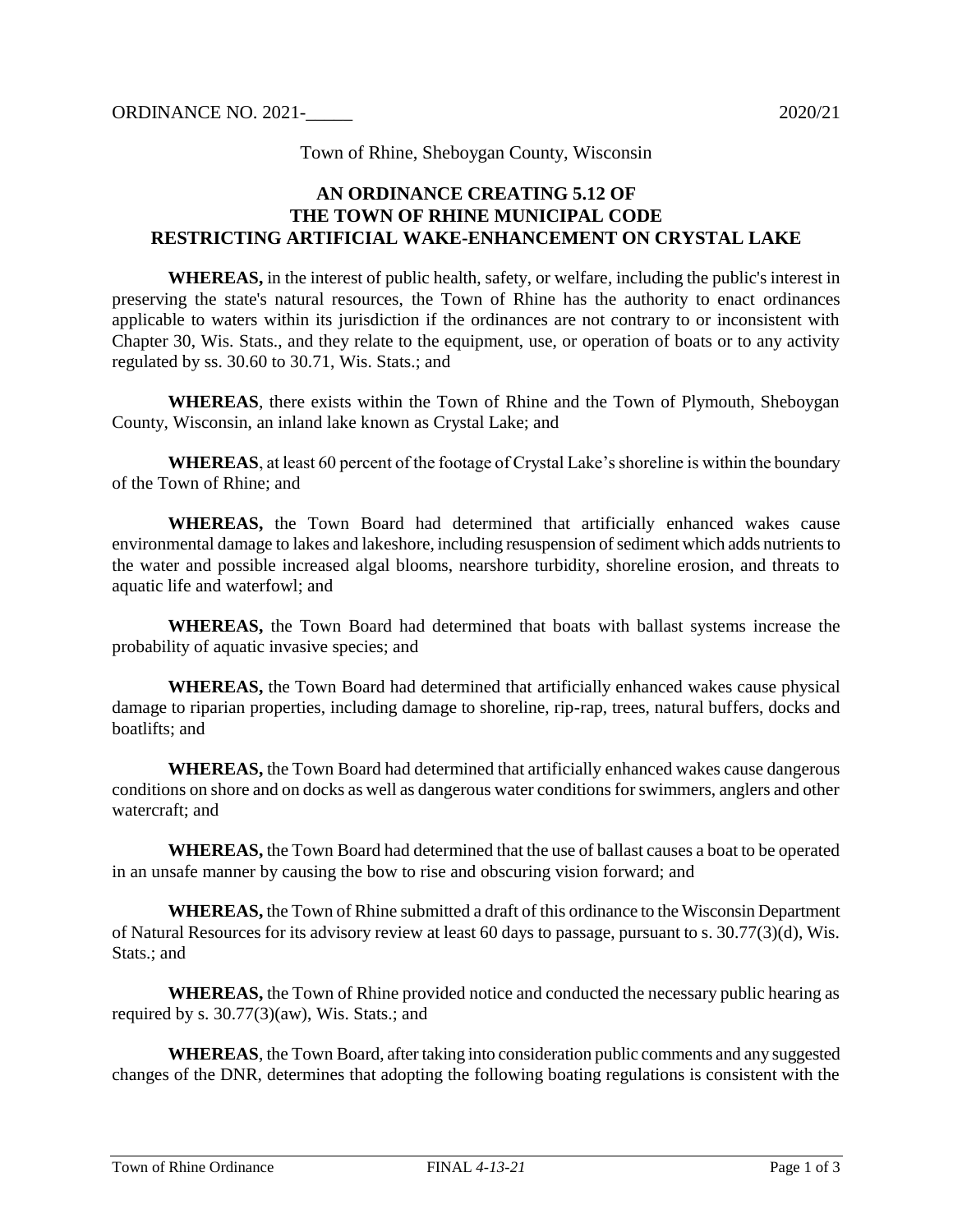intent of Section 5.01 of the Town of Rhine Municipal Code, and would promote the public health, safety and welfare, including the public's interest in preserving the state's natural resources;

**NOW, THEREFORE,** the Board of Supervisors of the Town of Rhine, Sheboygan County, Wisconsin, does hereby ordain as follows:

**Section 1. Creating Code.** Section 5.12 of the Town of Rhine Municipal Code is created to read as follows:

#### **5.12 ARTIFICIAL WAKE ENHANCEMENT PROHIBITED ON CRYSTAL LAKE**

**(1) Prohibited Equipment**. No person may use or employ on Crystal Lake water sacks, ballast tanks, submersible wings or any other device which causes a boat to operate in a bow-high manner, or which increases or enhances a boat's wake.

**(2) Prohibited Operation**. No person may operate a boat on Crystal Lake in an artificially bow-high manner in order to increase or enhance the boat's wake. Such prohibited operation shall include wake enhancement by use of ballast, mechanical hydrofoils, uneven loading or operation at transition speed (the speed at which the boat is operating at greater than slow-no-wake speed, but not fast enough so that the boat is planing).

**Section 2. Amending Code.** Section 5.06 of the Town of Rhine Municipal Code is amended in its entirety to read as follows:

**5.06 PENALTY.** Wisconsin state boating penalties as found in s. 30.80, Wis. Stats., and deposits established in the Uniform Deposit and Bail Schedule established by the Wisconsin Judicial Conferences, are hereby adopted by reference, except all references to fines are amended to forfeitures and all references to imprisonment are deleted.

**Section 3. Severability**. Should any portion of this Ordinance or the affected Code Section(s) be declared unconstitutional or invalid by a court of competent jurisdiction, the remainder shall not be affected.

**Section 4. Effective Date**. Upon adoption, this Ordinance shall take effect the day after publication or posting.

Enacted: **April 13, 2021**

# **TOWN OF RHINE**

By:

**Ron Platz**, Town Chair

# **CLERK'S CERTIFICATE OF ENACTMENT**

I hereby certify that the foregoing Ordinance was duly enacted by the Town of Rhine Board of Supervisors on the date indicated above.

Dated:  $, 2021$